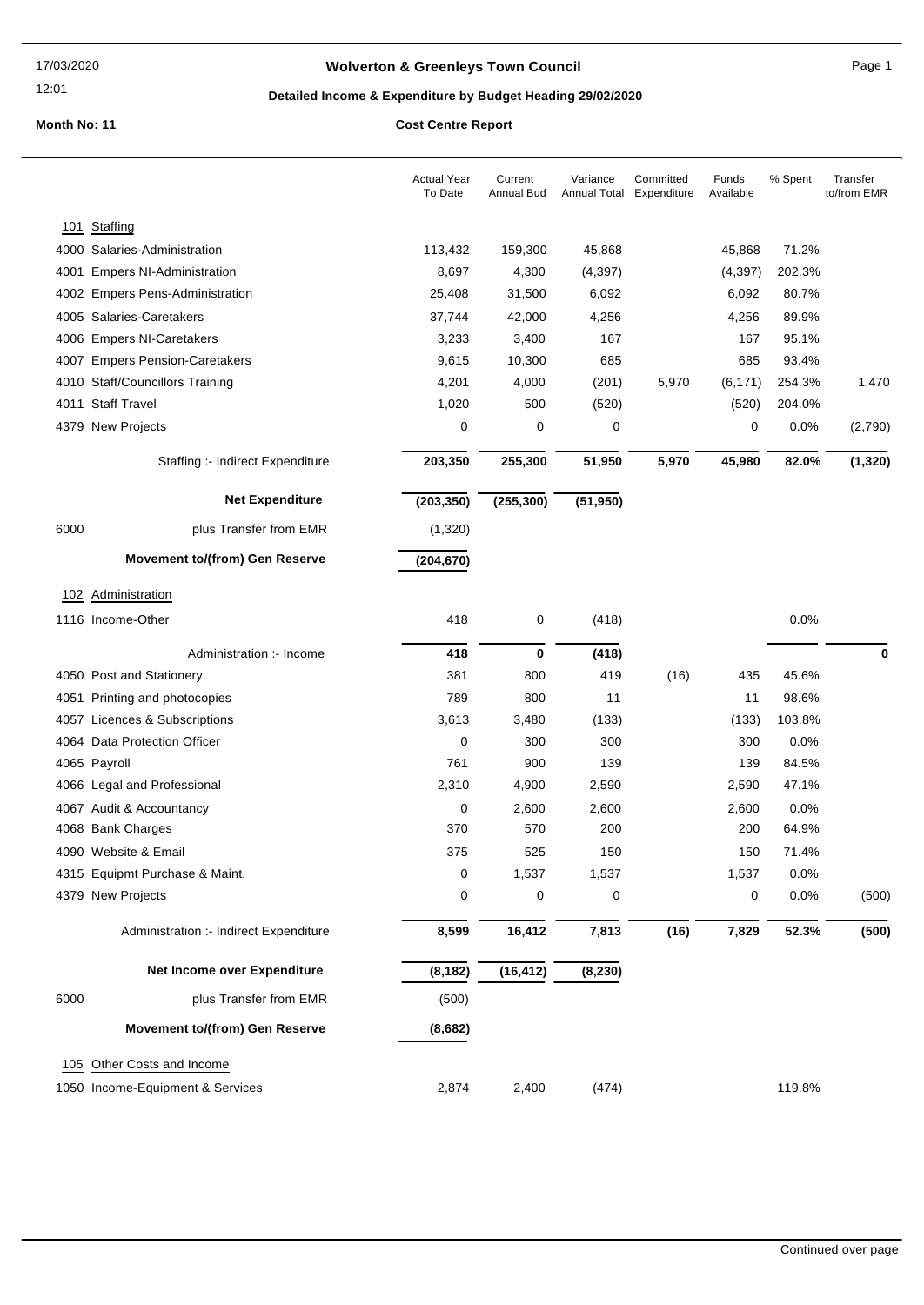## **Wolverton & Greenleys Town Council** Manual Page 2

## **Detailed Income & Expenditure by Budget Heading 29/02/2020**

|          |                                                | <b>Actual Year</b><br>To Date | Current<br><b>Annual Bud</b> | Variance<br>Annual Total | Committed<br>Expenditure | Funds<br>Available | % Spent | Transfer<br>to/from EMR |
|----------|------------------------------------------------|-------------------------------|------------------------------|--------------------------|--------------------------|--------------------|---------|-------------------------|
|          | 1116 Income-Other                              | 162                           | 0                            | (162)                    |                          |                    | 0.0%    |                         |
|          | 1176 Precept Received                          | 412,081                       | 412,081                      | (0)                      |                          |                    | 100.0%  | 665                     |
|          | 1177 Council Tax Support Grant                 | 40,868                        | 40,868                       | 0                        |                          |                    | 100.0%  |                         |
|          | 1190 Interest Received                         | 1,549                         | 900                          | (649)                    |                          |                    | 172.1%  |                         |
|          | 1191 Lamit Property Fund                       | 4,166                         | 0                            | (4, 166)                 |                          |                    | 0.0%    |                         |
|          | Other Costs and Income :- Income               | 461,701                       | 456,249                      | (5, 452)                 |                          |                    | 101.2%  | 665                     |
|          | 4379 New Projects                              | 0                             | 0                            | 0                        |                          | 0                  | 0.0%    | (400)                   |
|          |                                                |                               |                              |                          |                          |                    |         |                         |
|          | Other Costs and Income :- Indirect Expenditure | 0                             | 0                            | 0                        | $\bf{0}$                 | $\mathbf 0$        |         | (400)                   |
|          | Net Income over Expenditure                    | 461,701                       | 456,249                      | (5, 452)                 |                          |                    |         |                         |
| 6000     | plus Transfer from EMR                         | (400)                         |                              |                          |                          |                    |         |                         |
| 6001     | less Transfer to EMR                           | 665                           |                              |                          |                          |                    |         |                         |
|          |                                                |                               |                              |                          |                          |                    |         |                         |
|          | <b>Movement to/(from) Gen Reserve</b>          | 460,636                       |                              |                          |                          |                    |         |                         |
| 201      | Town Hall-Running                              |                               |                              |                          |                          |                    |         |                         |
|          | 1000 Rent from Tenants                         | 18,661                        | 20,000                       | 1,339                    |                          |                    | 93.3%   |                         |
|          | 1005 Telephone/Photocopy Recharges             | 0                             | 0                            | (0)                      |                          |                    | 0.0%    |                         |
|          | 1007 Internet recharges                        | 0                             | 540                          | 540                      |                          |                    | 0.0%    |                         |
|          | 1010 Library Recharges                         | 7,000                         | 7,000                        | $\mathbf 0$              |                          |                    | 100.0%  |                         |
|          | 1110 Income-Meeting Room                       | 1,102                         | 500                          | (602)                    |                          |                    | 220.4%  |                         |
|          | 1115 Income-Photocopying                       | 339                           | 300                          | (39)                     |                          |                    | 113.0%  |                         |
|          | 1116 Income-Other                              | 2,067                         | 0                            | (2,067)                  |                          |                    | 0.0%    |                         |
|          | Town Hall-Running :- Income                    | 29,169                        | 28,340                       | (829)                    |                          |                    | 102.9%  | 0                       |
|          | 4058 IT Costs                                  | 7,584                         | 3,600                        | (3,984)                  |                          | (3,984)            | 210.7%  | 2,430                   |
|          | 4100 Rates                                     | 5,897                         | 6,200                        | 303                      |                          | 303                | 95.1%   |                         |
|          | 4101 Water Charges                             | 398                           | 400                          | 2                        |                          | 2                  | 99.4%   |                         |
| 4110 Gas |                                                | 2,043                         | 2,000                        | (43)                     |                          | (43)               | 102.1%  |                         |
|          | 4111 Electricity                               | 2,681                         | 4,325                        | 1,644                    |                          | 1,644              | 62.0%   |                         |
|          | 4115 Telephone                                 | 1,474                         | 1,300                        | (174)                    |                          | (174)              | 113.4%  |                         |
|          | 4116 Internet                                  | 542                           | 630                          | 88                       |                          | 88                 | 86.1%   |                         |
|          | 4120 Town Hall-Minor Expenses                  | 745                           | 1,500                        | 755                      |                          | 755                | 49.6%   | 240                     |
|          | 4125 Town Hall-Maintenance                     | 5,236                         | 2,000                        | (3, 236)                 | 70                       | (3,306)            | 265.3%  | 197                     |
|          | 4126 Cleaning                                  | 3,677                         | 3,800                        | 123                      |                          | 123                | 96.8%   |                         |
|          | 4128 Town Hall-Security                        | 2,117                         | 1,500                        | (617)                    | 59                       | (676)              | 145.1%  |                         |
|          | 4140 PWLB-Repayments                           | 40,953                        | 41,000                       | 47                       |                          | 47                 | 99.9%   |                         |
|          | 4315 Equipmt Purchase & Maint.                 | 1,146                         | 1,463                        | 317                      |                          | 317                | 78.4%   |                         |
|          | Town Hall-Running :- Indirect Expenditure      | 74,493                        | 69,718                       | (4, 775)                 | 129                      | (4,903)            | 107.0%  | 2,867                   |
|          | Net Income over Expenditure                    | (45, 323)                     | (41, 378)                    | 3,945                    |                          |                    |         |                         |
| 6000     | plus Transfer from EMR                         | 2,867                         |                              |                          |                          |                    |         |                         |
|          | <b>Movement to/(from) Gen Reserve</b>          | (42, 457)                     |                              |                          |                          |                    |         |                         |
|          |                                                |                               |                              |                          |                          |                    |         |                         |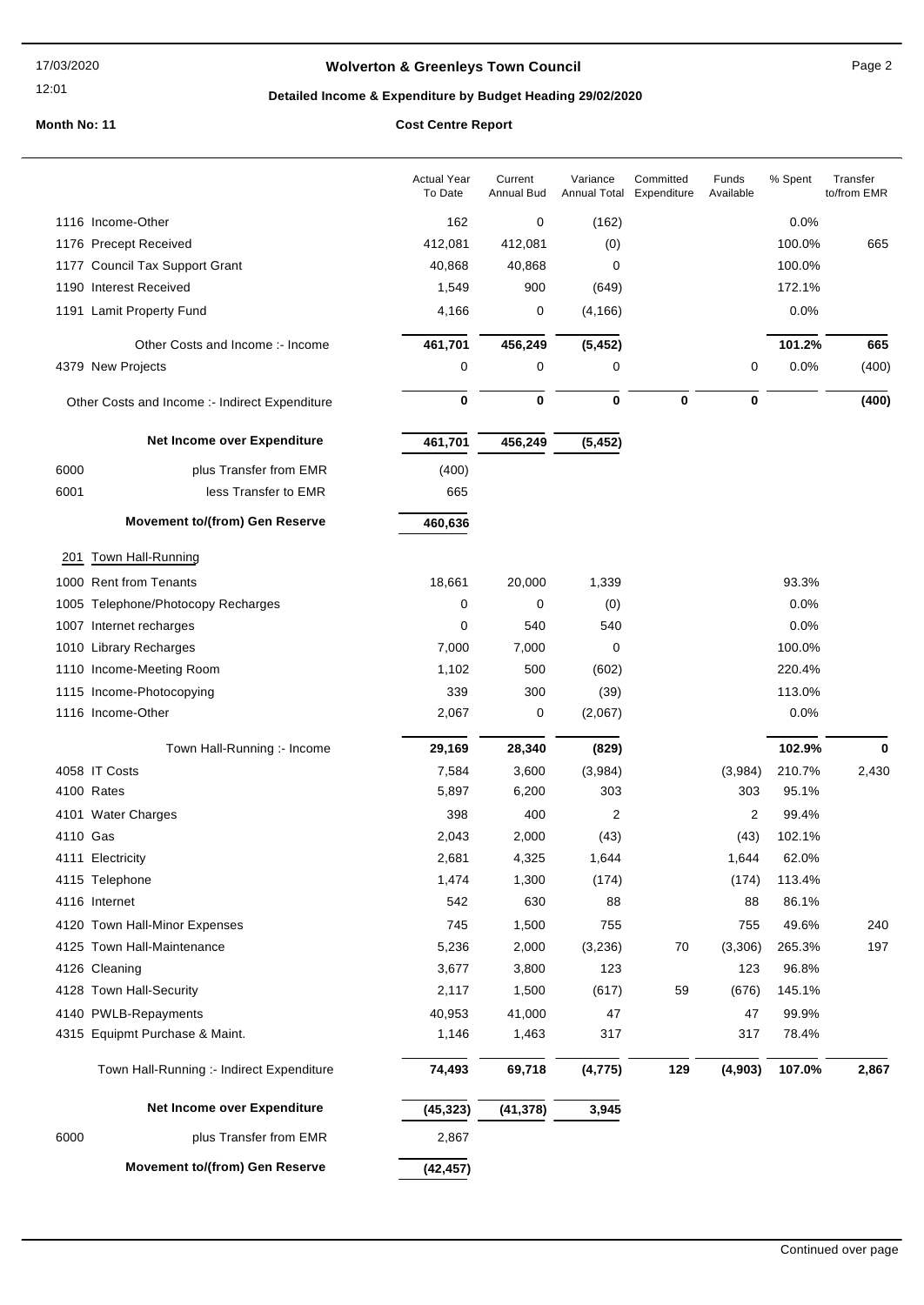#### 17/03/2020

12:01

## **Wolverton & Greenleys Town Council** Manual Page 3

## **Detailed Income & Expenditure by Budget Heading 29/02/2020**

|      |                                            | <b>Actual Year</b><br>To Date | Current<br><b>Annual Bud</b> | Variance<br><b>Annual Total</b> | Committed<br>Expenditure | Funds<br>Available | % Spent | Transfer<br>to/from EMR |
|------|--------------------------------------------|-------------------------------|------------------------------|---------------------------------|--------------------------|--------------------|---------|-------------------------|
|      | 202 Town Hall-Projects                     |                               |                              |                                 |                          |                    |         |                         |
|      | 4315 Equipmt Purchase & Maint.             | 1,415                         | 0                            | (1, 415)                        |                          | (1, 415)           | 0.0%    | 1,415                   |
|      | Town Hall-Projects :- Indirect Expenditure | 1,415                         | 0                            | (1, 415)                        | $\bf{0}$                 | (1, 415)           |         | 1,415                   |
|      | <b>Net Expenditure</b>                     | (1, 415)                      | 0                            | 1,415                           |                          |                    |         |                         |
| 6000 | plus Transfer from EMR                     | 1,415                         |                              |                                 |                          |                    |         |                         |
|      | <b>Movement to/(from) Gen Reserve</b>      | 0                             |                              |                                 |                          |                    |         |                         |
|      | 203 Leased Assets                          |                               |                              |                                 |                          |                    |         |                         |
|      | 1116 Income-Other                          | 561                           | 500                          | (61)                            |                          |                    | 112.2%  |                         |
|      |                                            |                               |                              |                                 |                          |                    |         |                         |
|      | Leased Assets :- Income                    | 561                           | 500                          | (61)                            |                          |                    | 112.2%  | 0                       |
|      | 4152 Greenleys Depot                       | 1,896                         | 2,800                        | 904                             | 535                      | 369                | 86.8%   |                         |
|      | 4153 Water Tower                           | 651                           | 3,000                        | 2,349                           | 231                      | 2,118              | 29.4%   |                         |
|      | 4155 Urban Farm                            | 982                           | 500                          | (482)                           |                          | (482)              | 196.4%  |                         |
|      | Leased Assets :- Indirect Expenditure      | 3,529                         | 6,300                        | 2,771                           | 766                      | 2,005              | 68.2%   | 0                       |
|      | Net Income over Expenditure                | (2,967)                       | (5,800)                      | (2, 833)                        |                          |                    |         |                         |
|      | 210 Allotments                             |                               |                              |                                 |                          |                    |         |                         |
|      | 1020 Community Orchard                     | 23                            | 58                           | 35                              |                          |                    | 40.4%   |                         |
|      | 1021 Hodge Furze                           | 328                           | 200                          | (128)                           |                          |                    | 164.2%  |                         |
|      | 1022 Old Wolverton                         | 903                           | 706                          | (197)                           |                          |                    | 127.9%  |                         |
|      | 1023 Stacey Hill                           | 4,346                         | 5,809                        | 1,463                           |                          |                    | 74.8%   |                         |
|      | Allotments :- Income                       | 5,601                         | 6,773                        | 1,172                           |                          |                    | 82.7%   | 0                       |
|      | 4400 General Allotment Costs               | 8,839                         | 0                            | (8,839)                         |                          | (8,839)            | 0.0%    | 8,410                   |
|      | 4405 Stacey Hill Expenses                  | 1,455                         | 1,375                        | (80)                            |                          | (80)               | 105.8%  |                         |
|      | 4406 Hodge Furze                           | 3,663                         | 540                          | (3, 123)                        |                          | (3, 123)           | 678.4%  | 3,123                   |
|      | 4407 Old Wolverton                         | 795                           | 484                          | (311)                           |                          | (311)              | 164.2%  | 502                     |
|      | 4408 Orchard Allotments                    | 169                           | 350                          | 181                             |                          | 181                | 48.4%   | 19                      |
|      | Allotments :- Indirect Expenditure         | 14,921                        | 2,749                        | (12, 172)                       | $\boldsymbol{0}$         | (12, 172)          | 542.8%  | 12,055                  |
|      | Net Income over Expenditure                | (9, 320)                      | 4,024                        | 13,344                          |                          |                    |         |                         |
| 6000 | plus Transfer from EMR                     | 12,055                        |                              |                                 |                          |                    |         |                         |
|      | <b>Movement to/(from) Gen Reserve</b>      | 2,735                         |                              |                                 |                          |                    |         |                         |
| 301  | <b>Community Grants</b>                    |                               |                              |                                 |                          |                    |         |                         |
|      | 1116 Income-Other                          | 83                            | 0                            | (83)                            |                          |                    | 0.0%    |                         |
|      | 1117 Income-Grants                         | 7,341                         | 0                            | (7, 341)                        |                          |                    | 0.0%    | 8,963                   |
|      | Community Grants :- Income                 | 7,425                         | 0                            | (7, 425)                        |                          |                    |         | 8,963                   |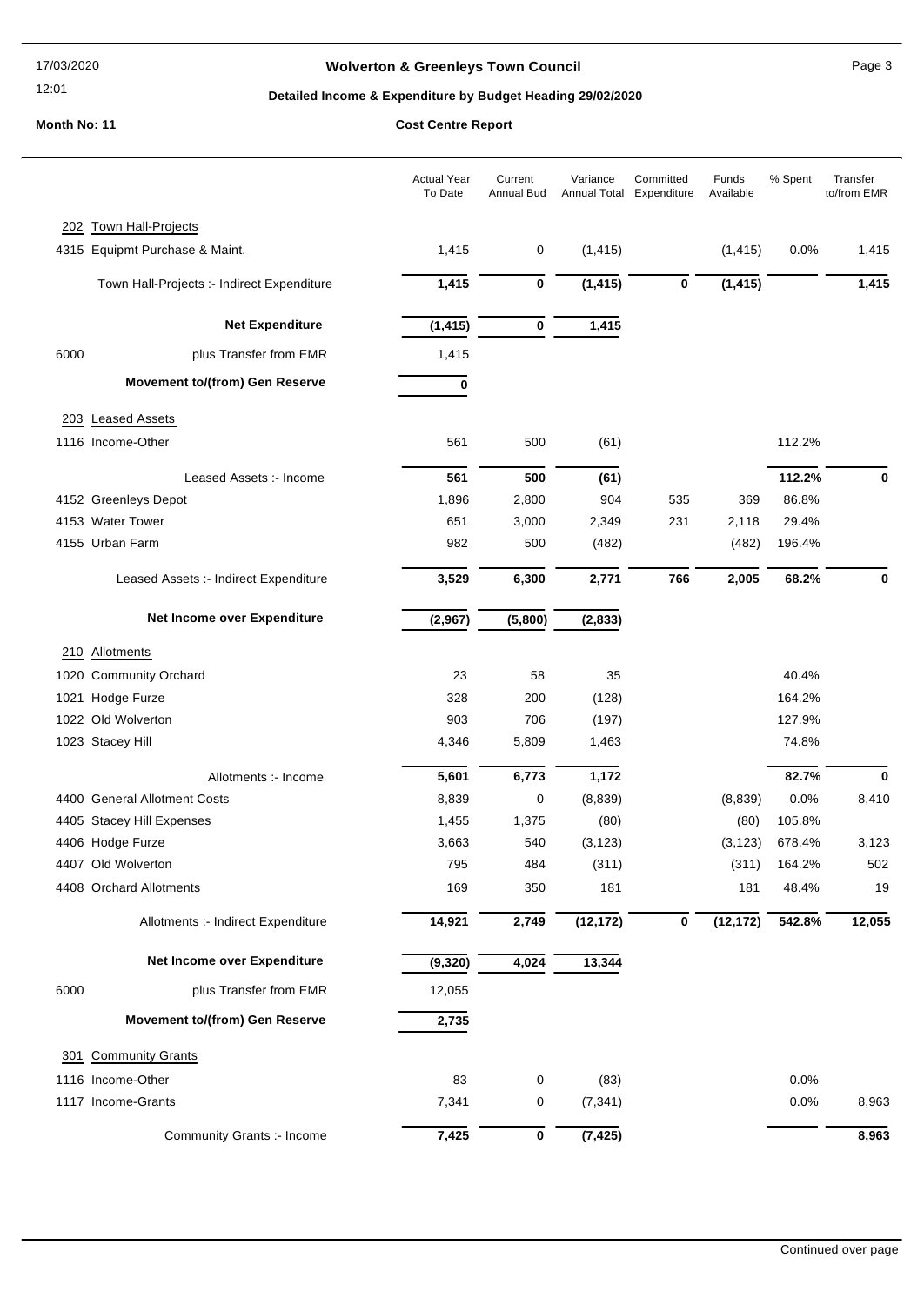#### 17/03/2020

# 12:01

## **Wolverton & Greenleys Town Council Contract Contract Contract Page 4**

## **Detailed Income & Expenditure by Budget Heading 29/02/2020**

|          |                                                 | <b>Actual Year</b><br>To Date | Current<br><b>Annual Bud</b> | Variance<br>Annual Total | Committed<br>Expenditure | Funds<br>Available | % Spent | Transfer<br>to/from EMR |
|----------|-------------------------------------------------|-------------------------------|------------------------------|--------------------------|--------------------------|--------------------|---------|-------------------------|
|          | 4200 Remembrance                                | 692                           | 900                          | 208                      | 250                      | (42)               | 104.7%  |                         |
|          | 4201 Grants                                     | 9,077                         | 8,000                        | (1,077)                  | 3,420                    | (4, 497)           | 156.2%  |                         |
|          | 4207 CAB                                        | 3,870                         | 7,500                        | 3,630                    |                          | 3,630              | 51.6%   |                         |
|          | Community Grants :- Indirect Expenditure        | 13,639                        | 16,400                       | 2,761                    | 3,670                    | (909)              | 105.5%  | $\bf{0}$                |
|          | Net Income over Expenditure                     | (6, 215)                      | (16, 400)                    | (10, 185)                |                          |                    |         |                         |
| 6001     | less Transfer to EMR                            | 8,963                         |                              |                          |                          |                    |         |                         |
|          | <b>Movement to/(from) Gen Reserve</b>           | (15, 178)                     |                              |                          |                          |                    |         |                         |
| 305      | <b>Community Projects</b>                       |                               |                              |                          |                          |                    |         |                         |
|          | 1002 BIB income                                 | 425                           | 0                            | (425)                    |                          |                    | 0.0%    |                         |
|          | 1100 Income-Newsletter & Adverts                | 3,717                         | 3,600                        | (117)                    |                          |                    | 103.3%  |                         |
|          | 1116 Income-Other                               | 563                           | 0                            | (563)                    |                          |                    | 0.0%    | 900                     |
|          | 1125 Hodge Lea Meeting Place                    | 6,411                         | 4,500                        | (1, 911)                 |                          |                    | 142.5%  |                         |
|          | Community Projects :- Income                    | 11,116                        | 8,100                        | (3,016)                  |                          |                    | 137.2%  | 900                     |
|          | 4273 MK12 Partnership                           | $\pmb{0}$                     | 0                            | 0                        | 1,090                    | (1,090)            | 0.0%    |                         |
|          | <b>Community Projects :- Direct Expenditure</b> | $\mathbf 0$                   | $\mathbf 0$                  | $\mathbf 0$              | 1,090                    | (1,090)            |         | $\bf{0}$                |
| 4209 BIB |                                                 | 3,502                         | 2,500                        | (1,002)                  | 215                      | (1,217)            | 148.7%  | 676                     |
|          | 4230 Floodlight Running Costs                   | 350                           | 375                          | 25                       |                          | 25                 | 93.2%   |                         |
| 4231     | Digital Inclusion                               | 3,472                         | 2,000                        | (1, 472)                 | 1,290                    | (2,762)            | 238.1%  |                         |
|          | 4235 Newsletter Costs                           | 17,224                        | 17,700                       | 476                      | 640                      | (164)              | 100.9%  |                         |
|          | 4247 Public Meetings                            | $\mathbf 0$                   | 200                          | 200                      |                          | 200                | 0.0%    |                         |
|          | 4261 Hodge Lea Meeting Place                    | 14,736                        | 4,500                        | (10, 236)                | 381                      | (10, 617)          | 335.9%  | 230                     |
|          | 4262 Hodge Lea Croft Improvements               | 0                             | 20,000                       | 20,000                   | 36                       | 19,964             | 0.2%    |                         |
|          | 4263 Greenleys Community Garden                 | 6,390                         | 0                            | (6, 390)                 | (1,025)                  | (5,365)            | 0.0%    |                         |
|          | 4315 Equipmt Purchase & Maint.                  | 29                            | 0                            | (29)                     |                          | (29)               | 0.0%    | 29                      |
|          | 4379 New Projects                               | 1,263                         | 1,400                        | 137                      |                          | 137                | 90.2%   | 1,216                   |
|          | Community Projects :- Indirect Expenditure      | 46,966                        | 48,675                       | 1,709                    | 1,537                    | 172                | 99.6%   | 2,151                   |
|          | Net Income over Expenditure                     | (35, 850)                     | (40, 575)                    | (4, 725)                 |                          |                    |         |                         |
| 6000     | plus Transfer from EMR                          | 2,151                         |                              |                          |                          |                    |         |                         |
| 6001     | less Transfer to EMR                            | 900                           |                              |                          |                          |                    |         |                         |
|          | <b>Movement to/(from) Gen Reserve</b>           | (34, 599)                     |                              |                          |                          |                    |         |                         |
|          | 310 Community Events                            |                               |                              |                          |                          |                    |         |                         |
|          | 1105 Income-Twinning                            | 350                           | 1,000                        | 650                      |                          |                    | 35.0%   |                         |
|          | 1106 Income - Fireworks                         | 1,247                         | 2,300                        | 1,053                    |                          |                    | 54.2%   |                         |
|          | 1108 Income-New projects                        | 6,403                         | 0                            | (6, 403)                 |                          |                    | 0.0%    |                         |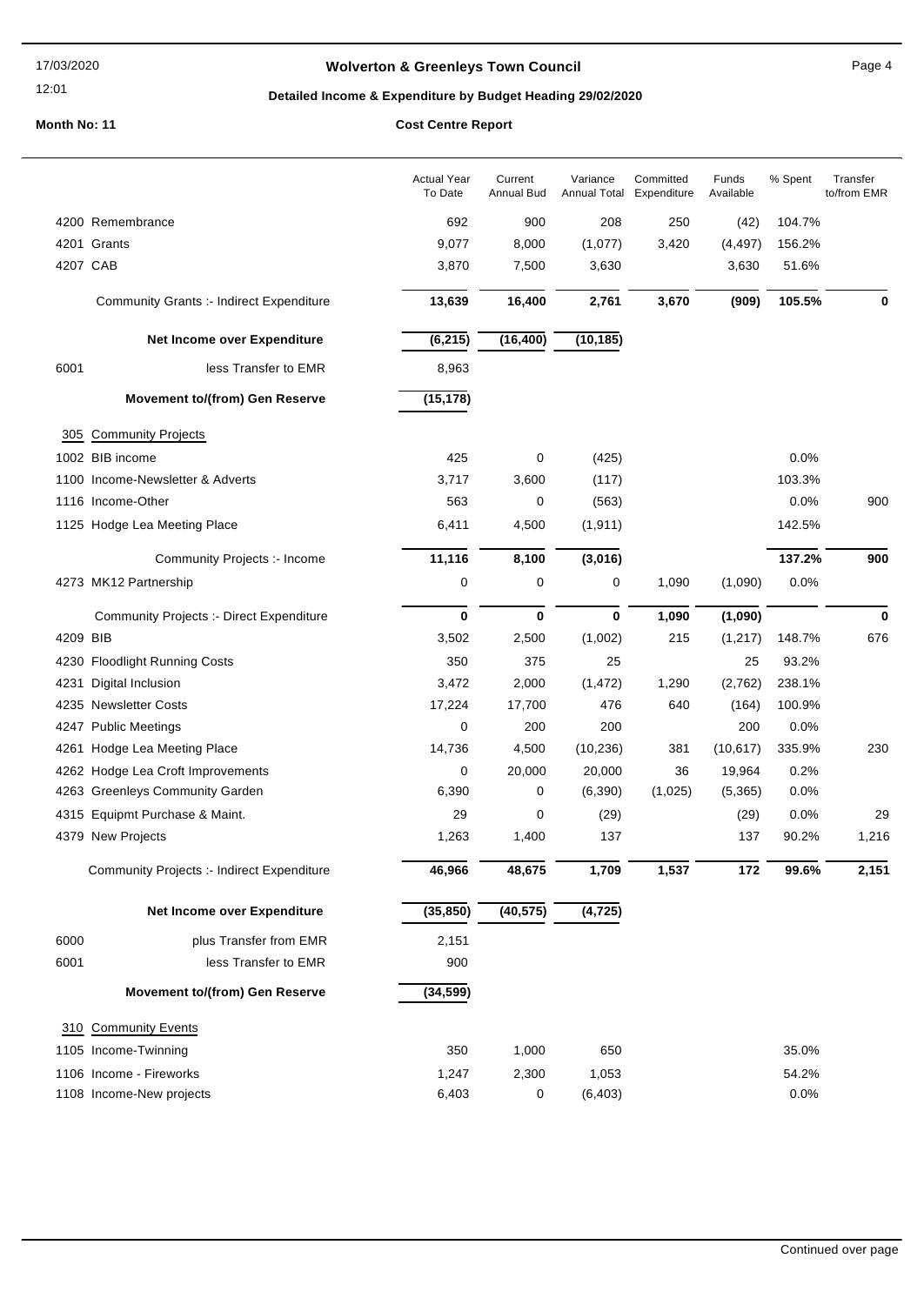## **Wolverton & Greenleys Town Council Page 5** Page 5

## **Detailed Income & Expenditure by Budget Heading 29/02/2020**

|      |                                                 | <b>Actual Year</b><br>To Date | Current<br><b>Annual Bud</b> | Variance<br>Annual Total | Committed<br>Expenditure | Funds<br>Available | % Spent | Transfer<br>to/from EMR |
|------|-------------------------------------------------|-------------------------------|------------------------------|--------------------------|--------------------------|--------------------|---------|-------------------------|
|      | 1109 Income - Summer Festival                   | 590                           | 0                            | (590)                    |                          |                    | 0.0%    |                         |
|      | 1116 Income-Other                               | 11,252                        | 10,500                       | (752)                    |                          |                    | 107.2%  |                         |
|      | Community Events :- Income                      | 19,842                        | 13,800                       | (6, 042)                 |                          |                    | 143.8%  | $\bf{0}$                |
|      | 4274 Summer Festival                            | 5,514                         | 5,000                        | (514)                    | 1,751                    | (2,265)            | 145.3%  | 10                      |
|      | 4275 Town Twinning                              | 1,339                         | 2,000                        | 661                      |                          | 661                | 66.9%   | 249                     |
|      | 4277 Fireworks                                  | 9,385                         | 10,000                       | 615                      | 1,543                    | (928)              | 109.3%  |                         |
|      | 4278 Lantern Festival                           | 5,248                         | 5,140                        | (108)                    |                          | (108)              | 102.1%  |                         |
|      | 4279 Play/Youth, Young Pple, Arts&Des           | 0                             | 500                          | 500                      |                          | 500                | 0.0%    |                         |
|      | 4379 New Projects                               | 900                           | 0                            | (900)                    | 2,978                    | (3,878)            | 0.0%    | (2, 101)                |
|      | <b>Community Events :- Indirect Expenditure</b> | 22,386                        | 22,640                       | 254                      | 6,272                    | (6,018)            | 126.6%  | (1, 842)                |
|      | Net Income over Expenditure                     | (2, 543)                      | (8, 840)                     | (6, 297)                 |                          |                    |         |                         |
| 6000 | plus Transfer from EMR                          | (1, 842)                      |                              |                          |                          |                    |         |                         |
|      | <b>Movement to/(from) Gen Reserve</b>           | (4, 385)                      |                              |                          |                          |                    |         |                         |
| 401  | <b>Town Upkeep</b>                              |                               |                              |                          |                          |                    |         |                         |
|      | 1116 Income-Other                               | 1,992                         | 0                            | (1,992)                  |                          |                    | 0.0%    |                         |
|      | Town Upkeep :- Income                           | 1,992                         | $\bf{0}$                     | (1, 992)                 |                          |                    |         | 0                       |
|      | 4302 Dog Waste Collection                       | 8,158                         | 10,112                       | 1,954                    |                          | 1,954              | 80.7%   |                         |
|      | 4310 Caretaker Costs                            | 369                           | 100                          | (269)                    | 19                       | (288)              | 387.6%  | 234                     |
|      | 4315 Equipmt Purchase & Maint.                  | 56,911                        | 0                            | (56, 911)                |                          | (56, 911)          | 0.0%    | 56,063                  |
|      | 4316 Planting                                   | 12,100                        | 13,160                       | 1,060                    |                          | 1,060              | 91.9%   |                         |
|      | 4319 Weed Machine Operation                     | 680                           | 0                            | (680)                    | 1                        | (681)              | 0.0%    |                         |
|      | 4320 Vehicle Running Costs                      | 2,474                         | 2,000                        | (474)                    |                          | (474)              | 123.7%  | 166                     |
|      | 4379 New Projects                               | 6,092                         | 0                            | (6,092)                  | 62                       | (6, 155)           | 0.0%    | 6,020                   |
|      | Town Upkeep :- Indirect Expenditure             | 86,784                        | 25,372                       | (61, 412)                | 82                       | (61, 494)          | 342.4%  | 62,484                  |
|      | Net Income over Expenditure                     | (84, 792)                     | (25, 372)                    | 59,420                   |                          |                    |         |                         |
| 6000 | plus Transfer from EMR                          | 62,484                        |                              |                          |                          |                    |         |                         |
|      | <b>Movement to/(from) Gen Reserve</b>           | (22, 309)                     |                              |                          |                          |                    |         |                         |
| 405  | <b>Town Upkeep-Projects</b>                     |                               |                              |                          |                          |                    |         |                         |
|      | 4370 Christmas Lights                           | 10,633                        | 16,000                       | 5,367                    | 1,972                    | 3,396              | 78.8%   |                         |
|      | 4379 New Projects                               | 17,601                        | 8,600                        | (9,001)                  | 90                       | (9,091)            | 205.7%  | 14,743                  |
|      | 4385 Bloomer Siting & Town Trail                | 936                           | 0                            | (936)                    |                          | (936)              | 0.0%    | 936                     |
|      | 4386 Directional Signage                        | 14                            | 0                            | (14)                     |                          | (14)               | 0.0%    |                         |
|      | Town Upkeep-Projects :- Indirect Expenditure    | 29,183                        | 24,600                       | (4, 583)                 | 2,062                    | (6, 645)           | 127.0%  | 15,679                  |
|      | <b>Net Expenditure</b>                          | (29, 183)                     | (24, 600)                    | 4,583                    |                          |                    |         |                         |
| 6000 | plus Transfer from EMR                          | 15,679                        |                              |                          |                          |                    |         |                         |
|      | Movement to/(from) Gen Reserve                  | (13, 505)                     |                              |                          |                          |                    |         |                         |